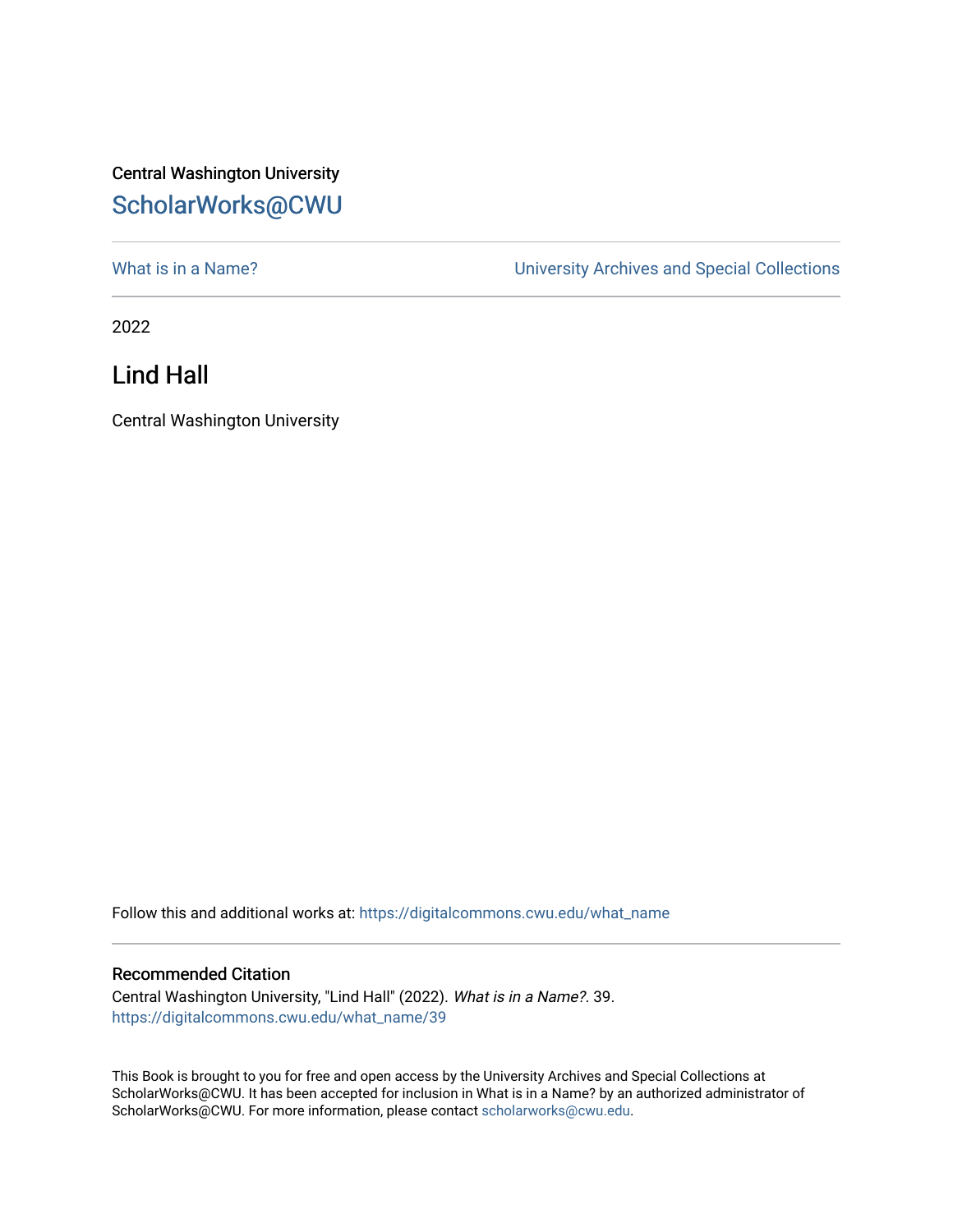What's in a Name? Lind Hall

Lind Hall is named to honor Edmund L. Lind, who taught chemistry at CWU from 1936 to 1964. Lind was chair of chemistry and the science and mathematics division for 28 years and conducted research for the Atomic Energy Commission at Argonne and Oak Ridge national laboratories.

Lind was born in January 1900 in Illinois and grew up in Crawfordsville, Indiana. After graduating from Wabash College with a degree in chemistry, Lind earned his PhD in physical chemistry at the University of Chicago.

Lind worked on the research staff for Pure Oil Company for a number of years before accepting the position as chair of the Division of Science and Mathematics at Central in 1936. In addition to his teaching and administrative duties, Lind served for many years as a reserve officer in the Chemical Warfare Service and the Chemical Corps, including in an active duty role during World War II.

Lind was also actively involved in the planning for the building that would eventually bear his name. In 1941, the Washington Legislature appropriated funds to build a new science building on campus but the project was held up due to wartime building supply shortages.

During the war years, Lind and President Robert McConnell used the delay to investigate other science buildings in Washington and Oregon to gather ideas to incorporate into the design of the project. In 1946, funding was released for the science building, which was completed a year later.

The two-story brick structure with a third-floor penthouse (leading to an astronomical observatory on the roof), was the first campus building devoted entirely to science teaching and is built in a Neo-Classical Revival architectural style.

For its first 17 years, the building was known as the Science Building. But on May 13, 1964, a day after Lind officially retired, it was named in his honor by CWU President James Brooks. Lind continued to be active in the university community for many years. He died on July 17, 1995, in Olympia, WA.

In addition to the brick facing, the building boasts Indiana limestone window surrounds and cornices as well as two-story fluted columns at the main entrance. Inside, it has pink terrazzo stairs and a central foyer paneled in white oak.

Near the center of the building is a 36-foot-tall Foucault pendulum that passes through an opening in the floors of the second story and a third-story penthouse. The word "SCIENCE" is etched in the sandstone above the entrance.